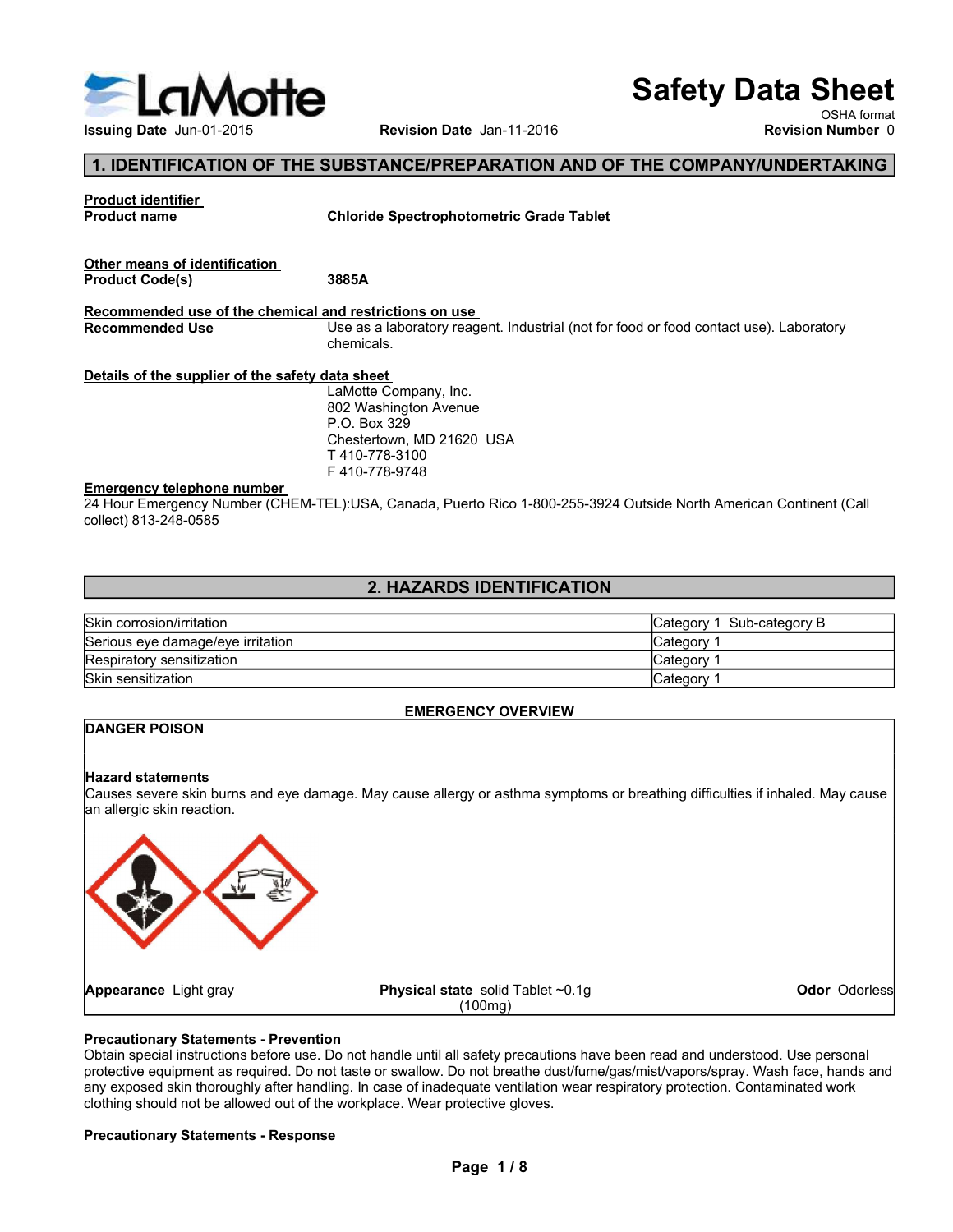IF IN EYES: Rinse cautiously with water for several minutes. Remove contact lenses, if present and easy to do. Continue rinsing. IF ON SKIN (or hair): Remove immediately all contaminated clothing. Rinse skin with water. Wash contaminated clothing before reuse. If skin irritation or rash occurs: Get medical advice/attention. 3885A - Chloride Spectrophotometric Grade Tablet<br>
Revision Date Jan-11-2016<br>
IF IN EYES: Rinse cautiously with water for several minutes. Remove contact lenses, if present and easy to do. Continue rinsing.<br>
IF ON SKIN (or

## Precautionary Statements - Storage

#### Precautionary Statements - Disposal

#### Other Hazards

First Aid Measures

## 3. COMPOSITION/INFORMATION ON INGREDIENTS

| <b>Revision Date Jan-11-2016</b>                                                                                                                                                                                                                                                                                                                                                                                                                                                                                                                                                         | 3005A - Chionue Spectrophotometric Graue Tablet  | <b>ISSUING Date</b> Jun-01-2015 |
|------------------------------------------------------------------------------------------------------------------------------------------------------------------------------------------------------------------------------------------------------------------------------------------------------------------------------------------------------------------------------------------------------------------------------------------------------------------------------------------------------------------------------------------------------------------------------------------|--------------------------------------------------|---------------------------------|
| IF IN EYES: Rinse cautiously with water for several minutes. Remove contact lenses, if present and easy to do. Continue rinsing.<br>IF ON SKIN (or hair): Remove immediately all contaminated clothing. Rinse skin with water. Wash contaminated clothing before<br>reuse. If skin irritation or rash occurs: Get medical advice/attention.<br>IF INHALED: Remove victim to fresh air and keep at rest in a position comfortable for breathing. If experiencing respiratory<br>symptoms: Call a POISON CENTER or doctor/physician.<br>IF SWALLOWED. Rinse mouth. Do NOT induce vomiting. |                                                  |                                 |
| <b>Precautionary Statements - Storage</b><br>Store locked up.                                                                                                                                                                                                                                                                                                                                                                                                                                                                                                                            |                                                  |                                 |
| <b>Precautionary Statements - Disposal</b><br>Dispose of contents/container to an approved waste disposal plant.                                                                                                                                                                                                                                                                                                                                                                                                                                                                         |                                                  |                                 |
| <b>Other Hazards</b><br>May be harmful if swallowed Very toxic to aquatic life with long lasting effects                                                                                                                                                                                                                                                                                                                                                                                                                                                                                 |                                                  |                                 |
|                                                                                                                                                                                                                                                                                                                                                                                                                                                                                                                                                                                          | <b>3. COMPOSITION/INFORMATION ON INGREDIENTS</b> |                                 |
|                                                                                                                                                                                                                                                                                                                                                                                                                                                                                                                                                                                          |                                                  |                                 |
| <b>Chemical name</b>                                                                                                                                                                                                                                                                                                                                                                                                                                                                                                                                                                     | <b>CAS No</b>                                    | Weight-%                        |
|                                                                                                                                                                                                                                                                                                                                                                                                                                                                                                                                                                                          | 7681-38-1                                        | $1 - 10$<br>6                   |
| Sodium bisulfate                                                                                                                                                                                                                                                                                                                                                                                                                                                                                                                                                                         |                                                  |                                 |
| Silver nitrate<br>Potassium persulfate                                                                                                                                                                                                                                                                                                                                                                                                                                                                                                                                                   | 7761-88-8<br>7727-21-1                           | $\overline{7}$                  |

get in eyes, on skin, or on clothing.

## 4. FIRST AID MEASURES

| .                     |        |
|-----------------------|--------|
| <b>General advice</b> | Do not |
|                       |        |

|                                                                                                        | Page 2/8                                                                                                                                                                                                 |
|--------------------------------------------------------------------------------------------------------|----------------------------------------------------------------------------------------------------------------------------------------------------------------------------------------------------------|
|                                                                                                        | <b>6. ACCIDENTAL RELEASE MEASURES</b>                                                                                                                                                                    |
| Protective equipment and precautions for firefighters<br>protective gear.                              | As in any fire, wear self-contained breathing apparatus pressure-demand, MSHA/NIOSH (approved or equivalent) and full                                                                                    |
| Suitable extinguishing media<br>Water spray, dry chemical, carbon dioxide (CO <sub>2</sub> ), or foam. |                                                                                                                                                                                                          |
|                                                                                                        | <b>5. FIRE-FIGHTING MEASURES</b>                                                                                                                                                                         |
| Self-protection of the first aider                                                                     | Use personal protection recommended in Section 8. Ensure that medical personnel are<br>aware of the material(s) involved, take precautions to protect themselves and prevent<br>spread of contamination. |
| Ingestion                                                                                              | Drink plenty of water. Call a physician immediately. Do not induce vomiting without medical<br>advice. Never give anything by mouth to an unconscious person.                                            |
| <b>Inhalation</b>                                                                                      | Remove to fresh air. If breathing is difficult, give oxygen. Consult a physician.                                                                                                                        |
| <b>Skin contact</b>                                                                                    | Wash off immediately with soap and plenty of water for at least 15 minutes while removing<br>all contaminated clothing and shoes. Consult a physician.                                                   |
| Eye contact                                                                                            | Rinse immediately with plenty of water, also under the eyelids, for at least 15 minutes.<br>Immediate medical attention is required.                                                                     |

## 5. FIRE-FIGHTING MEASURES

#### Suitable extinguishing media

#### Protective equipment and precautions for firefighters

## 6. ACCIDENTAL RELEASE MEASURES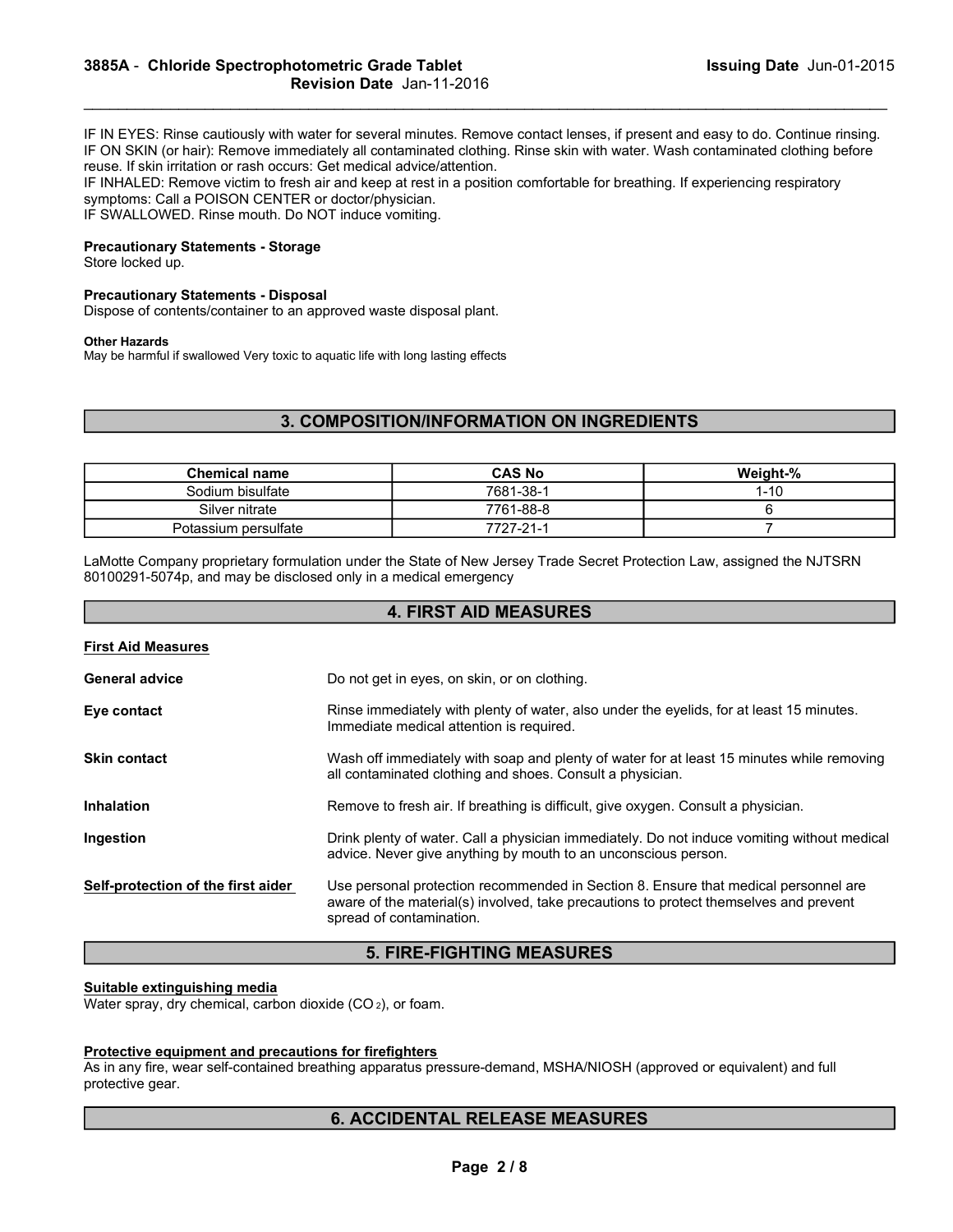| 3885A - Chloride Spectrophotometric Grade Tablet                                         | Issuing Date Jun-01-2015<br>Revision Date Jan-11-2016                                                                                                                                                                            |
|------------------------------------------------------------------------------------------|----------------------------------------------------------------------------------------------------------------------------------------------------------------------------------------------------------------------------------|
|                                                                                          |                                                                                                                                                                                                                                  |
| <b>Personal precautions</b>                                                              | Personal precautions, protective equipment and emergency procedures<br>See section 8.                                                                                                                                            |
|                                                                                          | See Section 12 for additional Ecological Information.                                                                                                                                                                            |
| <b>Environmental precautions</b><br>Methods and material for containment and cleaning up |                                                                                                                                                                                                                                  |
| <b>Methods for containment</b>                                                           | Contain and collect spillage with non-combustible absorbent material, (e.g. sand, earth,<br>diatomaceous earth, vermiculite) and place in container for disposal according to local /<br>national regulations (see Section 13).  |
| Methods for cleaning up                                                                  | Avoid dust formation. Sweep up and shovel into suitable containers for disposal. Keep in<br>suitable and closed containers for disposal. Clean contaminated surface thoroughly. After<br>cleaning, flush away traces with water. |

## Precautions for safe handling

## Conditions for safe storage, including any incompatibilities

## 8. EXPOSURE CONTROLS/PERSONAL PROTECTION

## Control parameters

|                                                                       | <b>Hational regulations (See Occiton To).</b>                                                                                                                                                                                                        |                             |                                                           |
|-----------------------------------------------------------------------|------------------------------------------------------------------------------------------------------------------------------------------------------------------------------------------------------------------------------------------------------|-----------------------------|-----------------------------------------------------------|
| Methods for cleaning up                                               | Avoid dust formation. Sweep up and shovel into suitable containers for disposal. Keep in<br>suitable and closed containers for disposal. Clean contaminated surface thoroughly. After<br>cleaning, flush away traces with water.                     |                             |                                                           |
|                                                                       | 7. HANDLING AND STORAGE                                                                                                                                                                                                                              |                             |                                                           |
| <b>Precautions for safe handling</b>                                  |                                                                                                                                                                                                                                                      |                             |                                                           |
| Handling                                                              | Handle in accordance with good industrial hygiene and safety practice. Prevent contact with<br>skin, eyes, and clothing. Do not taste or swallow. Do not eat, drink, or smoke when using<br>this product.                                            |                             |                                                           |
| Conditions for safe storage, including any incompatibilities          |                                                                                                                                                                                                                                                      |                             |                                                           |
| <b>Storage</b>                                                        | Keep containers tightly closed in a dry, cool and well-ventilated place. Keep away from<br>heat. Keep away from heat, moisture, and incompatibles. Keep out of the reach of children.                                                                |                             |                                                           |
| <b>Incompatible Products</b>                                          | Alkalis.                                                                                                                                                                                                                                             |                             |                                                           |
|                                                                       | 8. EXPOSURE CONTROLS/PERSONAL PROTECTION                                                                                                                                                                                                             |                             |                                                           |
| <b>Control parameters</b>                                             |                                                                                                                                                                                                                                                      |                             |                                                           |
| <b>Chemical name</b>                                                  | <b>ACGIH TLV</b>                                                                                                                                                                                                                                     | <b>OSHA PEL</b>             | <b>NIOSH IDLH</b>                                         |
| Sodium bisulfate<br>7681-38-1                                         |                                                                                                                                                                                                                                                      |                             | Not Established                                           |
| Silver nitrate<br>7761-88-8                                           | TWA: 0.01 mg/m <sup>3</sup>                                                                                                                                                                                                                          | TWA: 0.01 mg/m <sup>3</sup> | IDLH: 10 mg/m <sup>3</sup><br>TWA: 0.01 mg/m <sup>3</sup> |
| Potassium persulfate<br>7727-21-1                                     | TWA: $0.1 \text{ mg/m}^3$                                                                                                                                                                                                                            | $\blacksquare$              | Not Established                                           |
| <b>Appropriate engineering controls</b>                               |                                                                                                                                                                                                                                                      |                             |                                                           |
| <b>Engineering Measures</b>                                           | Ensure adequate ventilation, especially in confined areas.                                                                                                                                                                                           |                             |                                                           |
| Individual protection measures, such as personal protective equipment |                                                                                                                                                                                                                                                      |                             |                                                           |
| <b>Eye/Face Protection</b>                                            | Wear safety glasses with side shields (or goggles). Avoid contact with eyes.                                                                                                                                                                         |                             |                                                           |
| Skin and body protection                                              | Wear latex or nitrile gloves.                                                                                                                                                                                                                        |                             |                                                           |
| <b>Respiratory protection</b>                                         | None required under normal usage.                                                                                                                                                                                                                    |                             |                                                           |
| <b>Hygiene Measures</b>                                               | Handle in accordance with good industrial hygiene and safety practice. Avoid contact with<br>eyes, skin and clothing. Wear suitable gloves and eye/face protection. Wash hands and<br>face before breaks and immediately after handling the product. |                             |                                                           |
|                                                                       | 9. PHYSICAL AND CHEMICAL PROPERTIES                                                                                                                                                                                                                  |                             |                                                           |
| Information on basic physical and chemical properties                 |                                                                                                                                                                                                                                                      |                             |                                                           |
| <b>Physical state</b>                                                 | solid Tablet $\sim 0.1g(100mg)$                                                                                                                                                                                                                      |                             |                                                           |
|                                                                       | Page 3/8                                                                                                                                                                                                                                             |                             |                                                           |
|                                                                       |                                                                                                                                                                                                                                                      |                             |                                                           |
|                                                                       |                                                                                                                                                                                                                                                      |                             |                                                           |

## 9. PHYSICAL AND CHEMICAL PROPERTIES

## Information on basic physical and chemical properties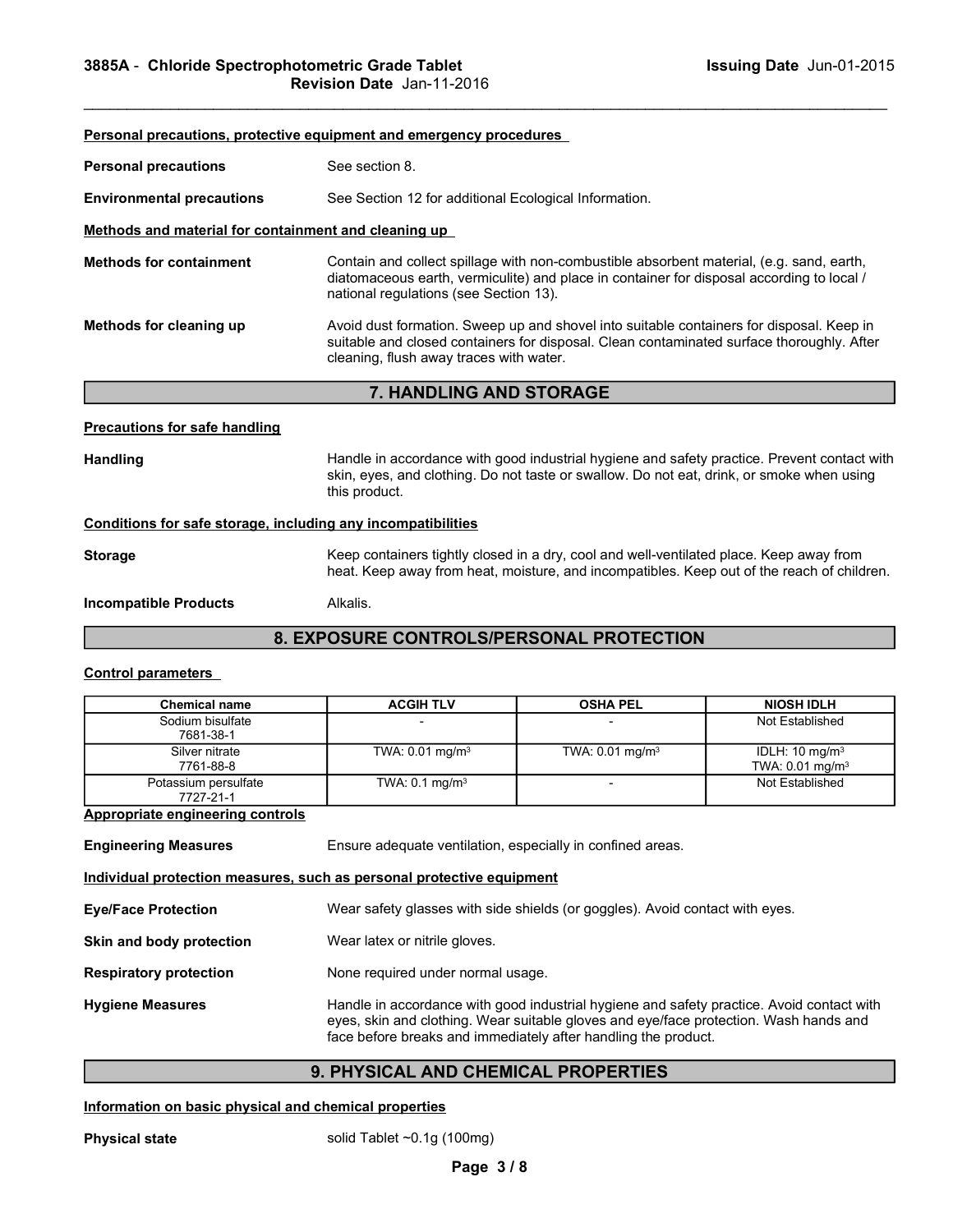| Appearance                       | Light gray                          | Odor                     | Odorless |  |
|----------------------------------|-------------------------------------|--------------------------|----------|--|
| <b>Property</b>                  | Values                              | Remarks • Method         |          |  |
| pH                               |                                     | No information available |          |  |
| Melting point / freezing point   | No information available            |                          |          |  |
| Boiling point / boiling range    | No information available            |                          |          |  |
| <b>Flash point</b>               | No information available            |                          |          |  |
| <b>Evaporation rate</b>          |                                     |                          |          |  |
| Flammability (solid, gas)        | No information available            |                          |          |  |
| <b>Flammability Limit in Air</b> |                                     |                          |          |  |
| <b>Upper flammability limit:</b> | No information available            |                          |          |  |
| Lower flammability limit:        | No information available            |                          |          |  |
| Vapor pressure                   | No information available            |                          |          |  |
| <b>Vapor density</b>             | No information available            |                          |          |  |
| <b>Specific gravity</b>          | No information available            |                          |          |  |
| <b>Water solubility</b>          | Soluble in water                    |                          |          |  |
| Solubility in other solvents     | No information available            |                          |          |  |
| <b>Partition coefficient</b>     | No information available            |                          |          |  |
| <b>Autoignition temperature</b>  | No information available            |                          |          |  |
| <b>Decomposition temperature</b> | No information available            |                          |          |  |
| <b>Kinematic viscosity</b>       | No information available            |                          |          |  |
| <b>Dynamic viscosity</b>         | No information available            |                          |          |  |
| <b>Explosive properties</b>      | No information available            |                          |          |  |
| <b>Oxidizing properties</b>      | No information available            |                          |          |  |
| <b>Other Information</b>         |                                     |                          |          |  |
| Softening point                  | No information available            |                          |          |  |
| <b>Molecular weight</b>          | No information available            |                          |          |  |
| <b>VOC Content (%)</b>           | No information available            |                          |          |  |
| <b>Density</b>                   | No information available            |                          |          |  |
| <b>Bulk density</b>              | No information available            |                          |          |  |
|                                  | <b>10. STABILITY AND REACTIVITY</b> |                          |          |  |

| No information available<br>VOC Content (%)<br>No information available<br><b>Density</b><br>No information available<br><b>Bulk density</b><br><b>10. STABILITY AND REACTIVITY</b><br>Stable.<br>Hazardous polymerization does not occur. |  |
|--------------------------------------------------------------------------------------------------------------------------------------------------------------------------------------------------------------------------------------------|--|
| <b>Hazardous Reactions</b>                                                                                                                                                                                                                 |  |
| <b>Stability</b>                                                                                                                                                                                                                           |  |
|                                                                                                                                                                                                                                            |  |
| Hazardous polymerization does not occur.<br><b>Hazardous polymerization</b>                                                                                                                                                                |  |
| Exposure to air or moisture over prolonged periods. Excessive heat. Protect from light.<br><b>Conditions to avoid</b><br>Keep away from children.                                                                                          |  |
| Alkalis.<br>Incompatible materials<br>Hazardous decomposition products Nitrogen oxides (NOx). Sulfur oxides (SOx). Potassium Oxides. Silver/Silver Oxides.                                                                                 |  |
| <b>11. TOXICOLOGICAL INFORMATION</b>                                                                                                                                                                                                       |  |
| Information on likely routes of exposure                                                                                                                                                                                                   |  |
| <b>Component Information</b><br>Chemical name<br>Oral LD50<br><b>Dermal LD50</b><br><b>Inhalation LC50</b>                                                                                                                                 |  |
| Sodium bisulfate<br>$= 2490$ mg/kg (Rat)<br>Not Established<br>Not Established<br>7681-38-1                                                                                                                                                |  |
| Silver nitrate<br>$= 1173$ mg/kg (Rat)<br>Not Established<br>Not Established<br>7761-88-8                                                                                                                                                  |  |
| Potassium persulfate<br>$= 802$ mg/kg (Rat)<br>> 10000 mg/kg (Rabbit)<br>Not Established<br>7727-21-1                                                                                                                                      |  |
| Information on toxicological effects                                                                                                                                                                                                       |  |
| Chemical name<br><b>ACGIH</b><br><b>IARC</b><br><b>NTP</b><br><b>OSHA</b>                                                                                                                                                                  |  |
| Page 4/8                                                                                                                                                                                                                                   |  |
|                                                                                                                                                                                                                                            |  |
|                                                                                                                                                                                                                                            |  |

## **11. TOXICOLOGICAL INFORMATION**

## Information on likely routes of exposure

## Component Information

| <b>Chemical name</b>               | Oral LD50            | Dermal LD50              | <b>Inhalation LC50</b> |
|------------------------------------|----------------------|--------------------------|------------------------|
| Sodium bisulfate<br>7681-38-1      | $= 2490$ mg/kg (Rat) | Not Established          | Not Established        |
| Silver nitrate<br>l 7761-88-8      | $= 1173$ mg/kg (Rat) | Not Established          | Not Established        |
| Potassium persulfate<br>17727-21-1 | $= 802$ mg/kg (Rat)  | $>$ 10000 mg/kg (Rabbit) | Not Established        |

| Information on toxicological effects |              |      |    |             |
|--------------------------------------|--------------|------|----|-------------|
| <b>Chemical name</b>                 | <b>ACGIH</b> | IARC | NΤ | <b>OSHA</b> |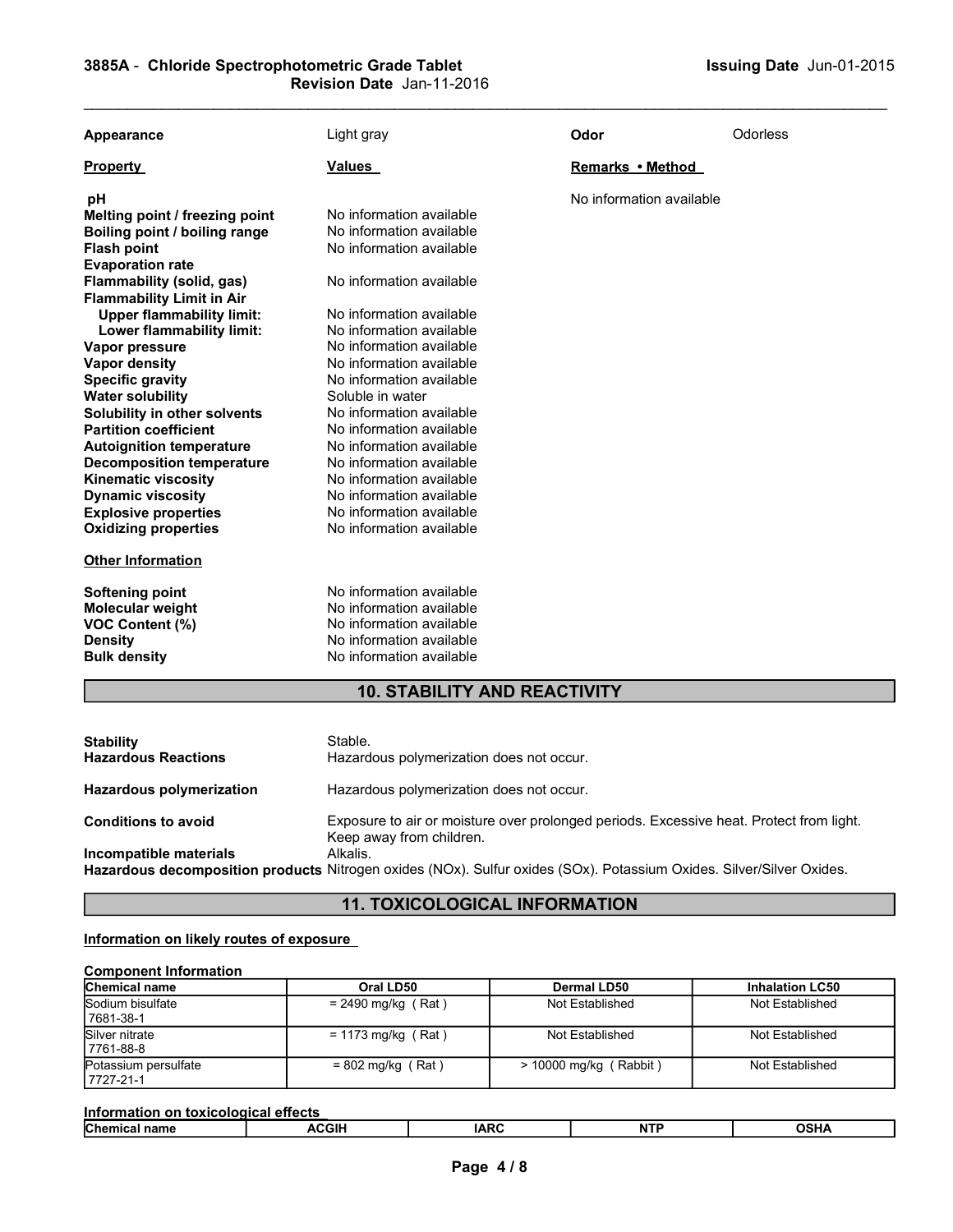# Revision Date Jan-11-2016

|                                                | 3885A - Chloride Spectrophotometric Grade Tablet<br>Revision Date Jan-11-2016 |                                   |                 | Issuing Date Jun-01-2015 |
|------------------------------------------------|-------------------------------------------------------------------------------|-----------------------------------|-----------------|--------------------------|
| Sodium bisulfate                               | Not Established                                                               | Not Established                   | Not Established | Not Established          |
| 7681-38-1<br>Silver nitrate                    | Not Established                                                               | Not Established                   | Not Established | Not Established          |
| 7761-88-8<br>Potassium persulfate<br>7727-21-1 | Not Established                                                               | Not Established                   | Not Established | Not Established          |
| <b>Chronic toxicity</b>                        |                                                                               | May produce an allergic reaction. |                 |                          |
| <b>ATEmix (oral)</b>                           | 3856                                                                          |                                   |                 |                          |

## 12. ECOLOGICAL INFORMATION

## **Ecotoxicity**

| Sodium bisulfate<br>7681-38-1                                                                                         | Not Established                                                                                                      | Not Established                   | Not Established                                                                                                                                                                                                                                                                                                                                                                                                                                                                                                                                                                                                                                                                                                                                                                                           |                                   | Not Established                                                                                                                                    |
|-----------------------------------------------------------------------------------------------------------------------|----------------------------------------------------------------------------------------------------------------------|-----------------------------------|-----------------------------------------------------------------------------------------------------------------------------------------------------------------------------------------------------------------------------------------------------------------------------------------------------------------------------------------------------------------------------------------------------------------------------------------------------------------------------------------------------------------------------------------------------------------------------------------------------------------------------------------------------------------------------------------------------------------------------------------------------------------------------------------------------------|-----------------------------------|----------------------------------------------------------------------------------------------------------------------------------------------------|
| Silver nitrate<br>7761-88-8                                                                                           | Not Established                                                                                                      | Not Established                   | Not Established                                                                                                                                                                                                                                                                                                                                                                                                                                                                                                                                                                                                                                                                                                                                                                                           |                                   | Not Established                                                                                                                                    |
| Potassium persulfate<br>7727-21-1                                                                                     | Not Established                                                                                                      | Not Established                   | Not Established                                                                                                                                                                                                                                                                                                                                                                                                                                                                                                                                                                                                                                                                                                                                                                                           |                                   | Not Established                                                                                                                                    |
| <b>Chronic toxicity</b>                                                                                               |                                                                                                                      | May produce an allergic reaction. |                                                                                                                                                                                                                                                                                                                                                                                                                                                                                                                                                                                                                                                                                                                                                                                                           |                                   |                                                                                                                                                    |
| <b>ATEmix (oral)</b>                                                                                                  | 3856                                                                                                                 |                                   |                                                                                                                                                                                                                                                                                                                                                                                                                                                                                                                                                                                                                                                                                                                                                                                                           |                                   |                                                                                                                                                    |
|                                                                                                                       |                                                                                                                      |                                   | <b>12. ECOLOGICAL INFORMATION</b>                                                                                                                                                                                                                                                                                                                                                                                                                                                                                                                                                                                                                                                                                                                                                                         |                                   |                                                                                                                                                    |
| <b>Ecotoxicity</b><br><b>Chemical name</b>                                                                            | Unknown Aquatic Toxicity 84 % of the mixture consists of components(s) of unknown hazards to the aquatic environment | <b>Toxicity to Algae</b>          | <b>Toxicity to Fish</b>                                                                                                                                                                                                                                                                                                                                                                                                                                                                                                                                                                                                                                                                                                                                                                                   |                                   | Daphnia Magna (Water Flea)                                                                                                                         |
| Sodium bisulfate<br>7681-38-1                                                                                         |                                                                                                                      | Not Established                   | Not Established                                                                                                                                                                                                                                                                                                                                                                                                                                                                                                                                                                                                                                                                                                                                                                                           |                                   | 190: 48 h Daphnia magna mg/L<br>EC50                                                                                                               |
| 7761-88-8<br>Potassium persulfate                                                                                     |                                                                                                                      | Not Established                   | Oncorhynchus mykiss mg/L LC50<br>flow-through 0.00181 - 0.00214:<br>96 h Pimephales promelas mg/L<br>LC50 static 0.00452 - 0.00638:<br>96 h Pimephales promelas mg/L<br>LC50 flow-through 0.00512 -<br>0.00787: 96 h Poecilia reticulata<br>mg/L LC50 semi-static 0.0064 -<br>0.0106: 96 h Pimephales<br>promelas mg/L LC50 semi-static<br>0.00839 - 0.1802: 96 h<br>Oncorhynchus mykiss mg/L LC50<br>static 0.009 - 0.02: 96 h Lepomis<br>macrochirus mg/L LC50<br>flow-through 0.0242 - 0.0484: 96<br>h Lepomis macrochirus mg/L<br>LC50 semi-static 0.05 - 0.07: 96 h<br>Lepomis macrochirus mg/L LC50<br>static 0.0027: 96 h Cyprinus<br>carpio mg/L LC50 semi-static<br>0.0075: 96 h Oncorhynchus<br>mykiss mg/L LC50 semi-static<br>0.009: 96 h Pimephales promelas<br>mg/L LC50<br>Not Established |                                   | magna mg/L EC50 Flow through<br>0.0008 - 0.0011: 48 h Daphnia<br>magna mg/L EC50 Static 0.0006:<br>48 h Daphnia magna mg/L EC50<br>Not Established |
| 7727-21-1<br><b>Persistence and degradability</b><br>No information available.<br><b>Bioaccumulation/Accumulation</b> |                                                                                                                      |                                   |                                                                                                                                                                                                                                                                                                                                                                                                                                                                                                                                                                                                                                                                                                                                                                                                           |                                   |                                                                                                                                                    |
| No information available.                                                                                             |                                                                                                                      |                                   |                                                                                                                                                                                                                                                                                                                                                                                                                                                                                                                                                                                                                                                                                                                                                                                                           |                                   |                                                                                                                                                    |
|                                                                                                                       | <b>Chemical name</b><br>Sodium bisulfate                                                                             |                                   |                                                                                                                                                                                                                                                                                                                                                                                                                                                                                                                                                                                                                                                                                                                                                                                                           | <b>Log Pow</b><br>Not Established |                                                                                                                                                    |
|                                                                                                                       | 7681-38-1<br>Silver nitrate                                                                                          |                                   |                                                                                                                                                                                                                                                                                                                                                                                                                                                                                                                                                                                                                                                                                                                                                                                                           | Not Established                   |                                                                                                                                                    |
|                                                                                                                       | 7761-88-8                                                                                                            |                                   |                                                                                                                                                                                                                                                                                                                                                                                                                                                                                                                                                                                                                                                                                                                                                                                                           |                                   |                                                                                                                                                    |
|                                                                                                                       | Potassium persulfate                                                                                                 |                                   |                                                                                                                                                                                                                                                                                                                                                                                                                                                                                                                                                                                                                                                                                                                                                                                                           | Not Established                   |                                                                                                                                                    |

## Persistence and degradability

## Bioaccumulation/Accumulation

| Potassium persulfate<br>7727-21-1                                | Not Established                | Not Established                                                                           | Not Established |
|------------------------------------------------------------------|--------------------------------|-------------------------------------------------------------------------------------------|-----------------|
| Persistence and degradability<br>No information available.       |                                |                                                                                           |                 |
| <b>Bioaccumulation/Accumulation</b><br>No information available. |                                |                                                                                           |                 |
|                                                                  |                                |                                                                                           |                 |
| <b>Chemical name</b>                                             |                                | Log Pow                                                                                   |                 |
| Sodium bisulfate<br>7681-38-1                                    |                                | Not Established                                                                           |                 |
| Silver nitrate<br>7761-88-8                                      |                                | Not Established                                                                           |                 |
| Potassium persulfate<br>7727-21-1                                |                                | Not Established                                                                           |                 |
|                                                                  |                                |                                                                                           |                 |
|                                                                  |                                | <b>13. DISPOSAL CONSIDERATIONS</b>                                                        |                 |
| <b>Disposal Methods</b>                                          | released into the environment. | Dispose of waste product or used containers according to local regulations. Should not be |                 |
| <b>Contaminated packaging</b>                                    |                                | Dispose of waste product or used containers according to local regulations.               |                 |
|                                                                  |                                | Page 5/8                                                                                  |                 |
|                                                                  |                                |                                                                                           |                 |
|                                                                  |                                |                                                                                           |                 |
|                                                                  |                                |                                                                                           |                 |

## 13. DISPOSAL CONSIDERATIONS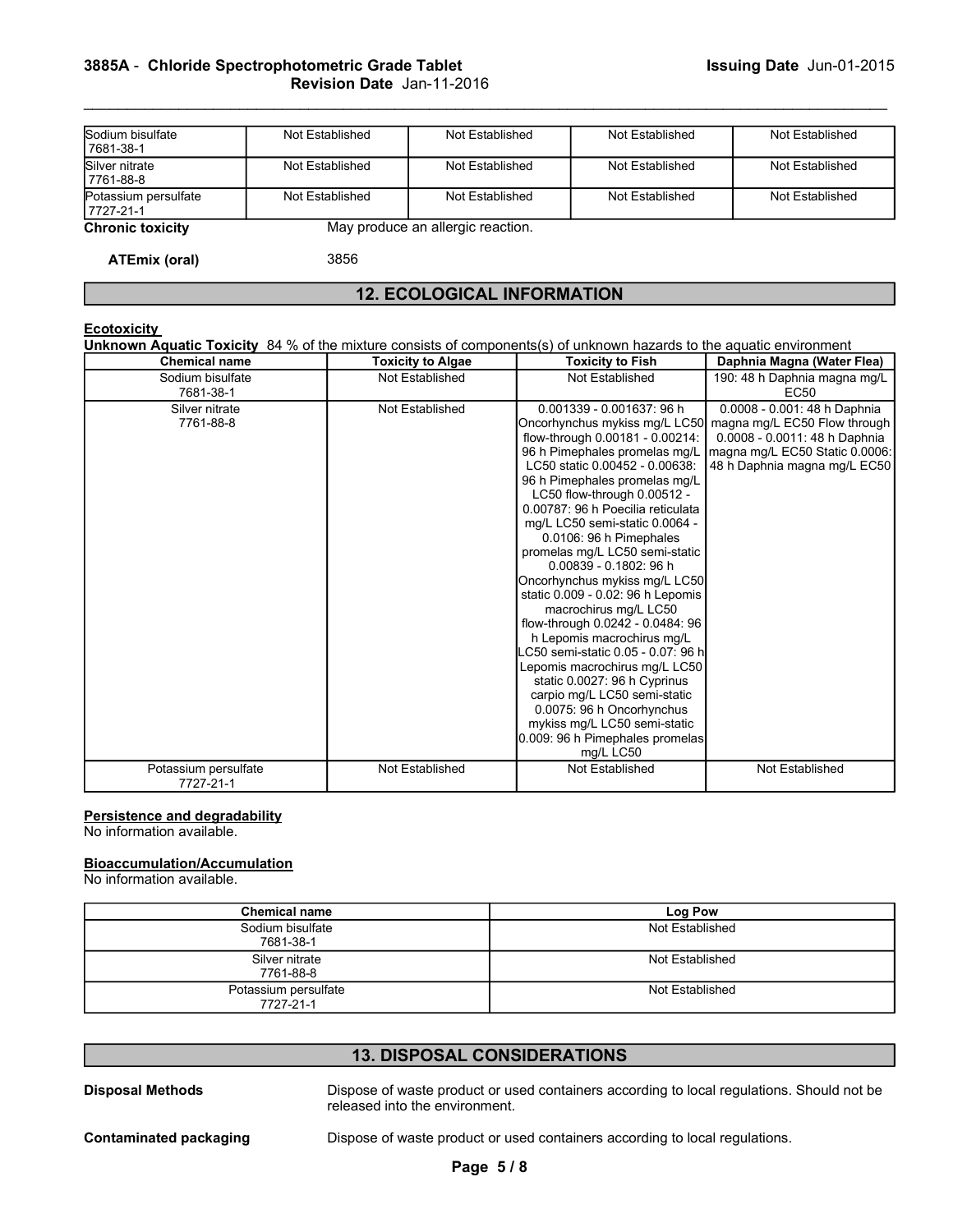|                                          | 3885A - Chloride Spectrophotometric Grade Tablet      |                                 |                                                  | Issuing Date Jun-01-2015                         |
|------------------------------------------|-------------------------------------------------------|---------------------------------|--------------------------------------------------|--------------------------------------------------|
|                                          | Revision Date Jan-11-2016                             |                                 |                                                  |                                                  |
|                                          |                                                       |                                 |                                                  |                                                  |
|                                          |                                                       |                                 |                                                  |                                                  |
| <b>Chemical name</b><br>Sodium bisulfate | <b>RCRA</b><br>Not Established                        | <b>RCRA - Basis for Listing</b> | <b>RCRA - D Series Wastes</b><br>Not Established | <b>RCRA - U Series Wastes</b><br>Not Established |
| 7681-38-1                                |                                                       |                                 |                                                  |                                                  |
| Silver nitrate                           | (hazardous constituent - no                           | $\blacksquare$                  | Not Established                                  | Not Established                                  |
| 7761-88-8                                | waste number)                                         | $\sim$                          |                                                  |                                                  |
| Potassium persulfate<br>7727-21-1        | Not Established                                       |                                 | Not Established                                  | Not Established                                  |
|                                          |                                                       |                                 |                                                  |                                                  |
| <b>Chemical name</b>                     | <b>RCRA - Halogenated</b><br><b>Organic Compounds</b> | <b>RCRA - P Series Wastes</b>   | <b>RCRA - F Series Wastes</b>                    | <b>RCRA - K Series Wastes</b>                    |

|                                   | 3885A - Chloride Spectrophotometric Grade Tablet<br>Revision Date Jan-11-2016 |                                 |                                          | <b>Issuing Date Jun-01-2015</b> |
|-----------------------------------|-------------------------------------------------------------------------------|---------------------------------|------------------------------------------|---------------------------------|
| <b>Chemical name</b>              | <b>RCRA</b>                                                                   | <b>RCRA - Basis for Listing</b> | <b>RCRA - D Series Wastes</b>            | <b>RCRA - U Series Wastes</b>   |
| Sodium bisulfate<br>7681-38-1     | Not Established                                                               |                                 | Not Established                          | Not Established                 |
| Silver nitrate<br>7761-88-8       | (hazardous constituent - no<br>waste number)                                  | $\overline{\phantom{a}}$        | Not Established                          | Not Established                 |
| Potassium persulfate<br>7727-21-1 | Not Established                                                               | $\overline{\phantom{a}}$        | Not Established                          | Not Established                 |
| <b>Chemical name</b>              | <b>RCRA - Halogenated</b><br><b>Organic Compounds</b>                         | <b>RCRA - P Series Wastes</b>   | <b>RCRA - F Series Wastes</b>            | <b>RCRA - K Series Wastes</b>   |
| Sodium bisulfate<br>7681-38-1     | Not Established                                                               | Not Established                 | Not Established                          | Not Established                 |
| Silver nitrate<br>7761-88-8       | Not Established                                                               | Not Established                 | Not Established                          | Not Established                 |
| Potassium persulfate<br>7727-21-1 | Not Established                                                               | Not Established                 | Not Established                          | Not Established                 |
|                                   | <b>Chemical name</b>                                                          |                                 | <b>California Hazardous Waste Status</b> |                                 |
|                                   | Sodium bisulfate<br>7681-38-1                                                 |                                 |                                          |                                 |
|                                   | Silver nitrate<br>7761-88-8                                                   |                                 |                                          |                                 |
|                                   | Potassium persulfate<br>7727-21-1                                             |                                 | $\overline{\phantom{a}}$                 |                                 |

| <b>Chemical name</b>              | <b>California Hazardous Waste Status</b> |
|-----------------------------------|------------------------------------------|
| Sodium bisulfate<br>7681-38-1     |                                          |
| Silver nitrate<br>7761-88-8       |                                          |
| Potassium persulfate<br>7727-21-1 |                                          |

## 14. TRANSPORT INFORMATION

| <u>DOT</u>      | Not regulated |  |
|-----------------|---------------|--|
|                 |               |  |
| <b>ICAO</b>     | Not regulated |  |
| <b>IATA</b>     | Not regulated |  |
| <b>IMDG/IMO</b> | Not regulated |  |
| <u>RID</u>      | Not regulated |  |

## 15. REGULATORY INFORMATION

| <b>International Inventories</b> |          |  |
|----------------------------------|----------|--|
| <b>TSCA</b>                      | Complies |  |
| <b>DSL/NDSL</b>                  | Complies |  |
| <b>EINECS/ELINCS</b>             | Complies |  |
| <b>ENCS</b>                      | Complies |  |
| <b>IECSC</b>                     | Complies |  |
| <b>KECL</b>                      | Complies |  |
| <b>PICCS</b>                     | Complies |  |
| <b>AICS</b>                      | Complies |  |

## Legend:

TSCA - United States Toxic Substances Control Act Section 8(b) Inventory

DSL/NDSL - Canadian Domestic Substances List/Non-Domestic Substances List

EINECS/ELINCS - European Inventory of Existing Chemical Substances/European List of Notified Chemical Substances TORY INFORMATION<br>
Westances List<br>
mances/European List of Notified Chemical Substances<br>
ces<br>
Page 6 / 8<br>
Page 6 / 8

ENCS - Japan Existing and New Chemical Substances

IECSC - China Inventory of Existing Chemical Substances

KECL - Korean Existing and Evaluated Chemical Substances

PICCS - Philippines Inventory of Chemicals and Chemical Substances

AICS - Australian Inventory of Chemical Substances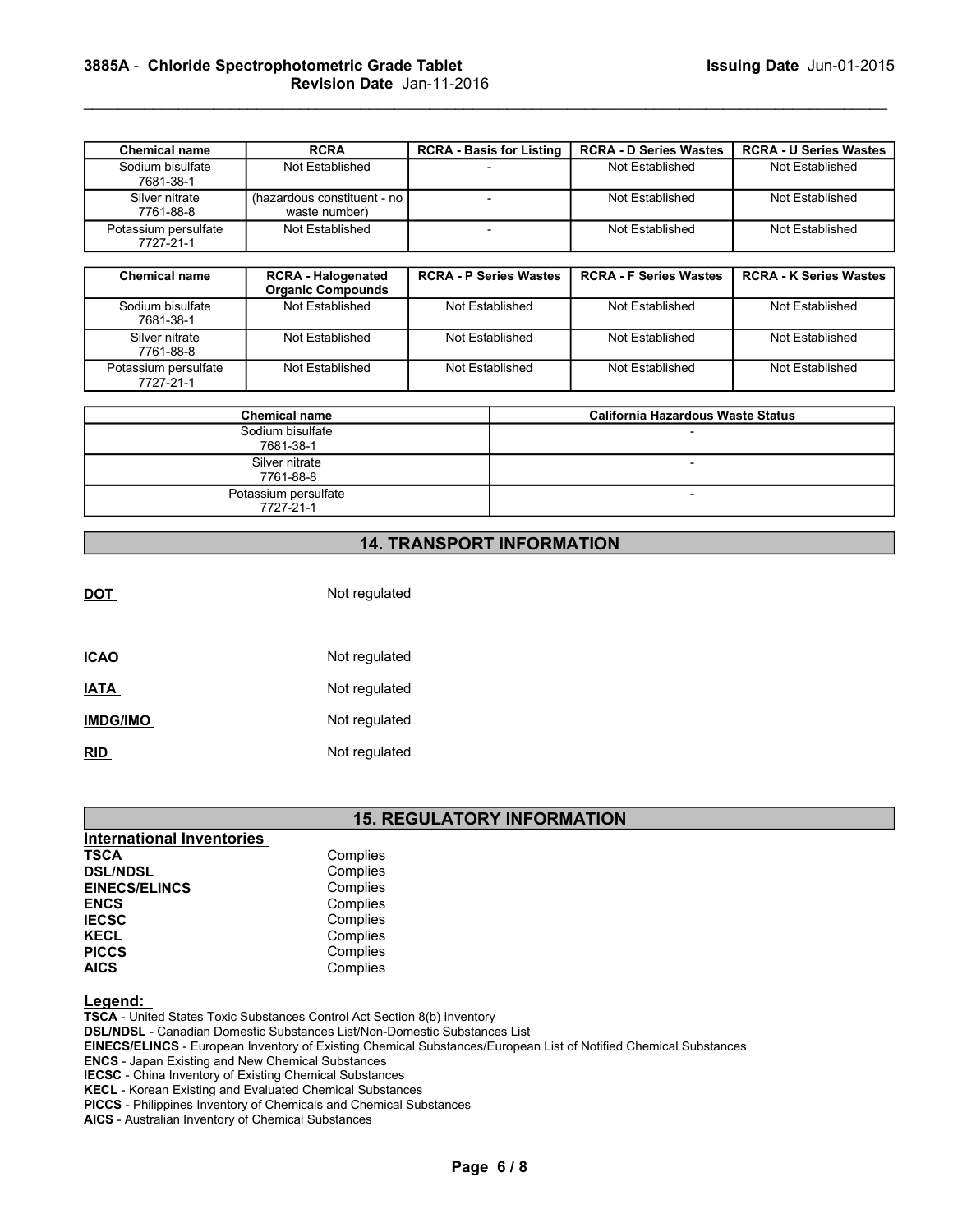## US Federal Regulations

## SARA 313

|                 |                                                             | 3885A - Chloride Spectrophotometric Grade Tablet<br>Revision Date Jan-11-2016 |                               |                                                                                                                        | <b>Issuing Date Jun-01-2015</b>                                                                                                                                                                                                                                    |
|-----------------|-------------------------------------------------------------|-------------------------------------------------------------------------------|-------------------------------|------------------------------------------------------------------------------------------------------------------------|--------------------------------------------------------------------------------------------------------------------------------------------------------------------------------------------------------------------------------------------------------------------|
|                 | <b>US Federal Regulations</b>                               |                                                                               |                               |                                                                                                                        |                                                                                                                                                                                                                                                                    |
| <b>SARA 313</b> |                                                             |                                                                               |                               |                                                                                                                        | Section 313 of Title III of the Superfund Amendments and Reauthorization Act of 1986 (SARA). This product contains a chemical<br>or chemicals which are subject to the reporting requirements of the Act and Title 40 of the Code of Federal Regulations, Part 372 |
|                 |                                                             | <b>Chemical name</b>                                                          |                               | <b>SARA 313 - Threshold Values %</b>                                                                                   |                                                                                                                                                                                                                                                                    |
|                 |                                                             | Sodium bisulfate                                                              |                               | Not Established                                                                                                        |                                                                                                                                                                                                                                                                    |
|                 |                                                             | 7681-38-1<br>Silver nitrate                                                   |                               | 1.0                                                                                                                    |                                                                                                                                                                                                                                                                    |
|                 |                                                             | 7761-88-8                                                                     |                               |                                                                                                                        |                                                                                                                                                                                                                                                                    |
|                 |                                                             | Potassium persulfate                                                          |                               | Not Established                                                                                                        |                                                                                                                                                                                                                                                                    |
|                 | <b>SARA 311/312 Hazard Categories</b>                       | 7727-21-1                                                                     |                               |                                                                                                                        |                                                                                                                                                                                                                                                                    |
|                 | <b>Acute health hazard</b>                                  |                                                                               | Yes                           |                                                                                                                        |                                                                                                                                                                                                                                                                    |
|                 | <b>Chronic Health Hazard</b>                                |                                                                               | Yes                           |                                                                                                                        |                                                                                                                                                                                                                                                                    |
|                 | <b>Fire hazard</b>                                          |                                                                               | No                            |                                                                                                                        |                                                                                                                                                                                                                                                                    |
|                 | Sudden release of pressure hazard<br><b>Reactive Hazard</b> |                                                                               | No.<br>No.                    |                                                                                                                        |                                                                                                                                                                                                                                                                    |
|                 |                                                             |                                                                               |                               |                                                                                                                        |                                                                                                                                                                                                                                                                    |
|                 | <b>CWA (Clean Water Act)</b><br>and 40 CFR 122.42)          |                                                                               |                               |                                                                                                                        | This product contains the following substances which are regulated pollutants pursuant to the Clean Water Act (40 CFR 122.21                                                                                                                                       |
|                 | <b>Chemical name</b>                                        | <b>CWA - Reportable</b><br>Quantities                                         | <b>CWA - Toxic Pollutants</b> | <b>CWA - Priority Pollutants</b>                                                                                       | <b>CWA - Hazardous</b><br><b>Substances</b>                                                                                                                                                                                                                        |
|                 | Sodium bisulfate<br>7681-38-1                               | Not Established                                                               | Not Established               | Not Established                                                                                                        | Not Established                                                                                                                                                                                                                                                    |
|                 | Silver nitrate<br>7761-88-8                                 | 1 <sub>lb</sub>                                                               | $\boldsymbol{\mathsf{X}}$     | Not Established                                                                                                        | $\overline{X}$                                                                                                                                                                                                                                                     |
|                 | Potassium persulfate<br>7727-21-1                           | Not Established                                                               | Not Established               | Not Established                                                                                                        | Not Established                                                                                                                                                                                                                                                    |
| <b>CERCLA</b>   |                                                             | Environmental Response Compensation and Liability Act (CERCLA) (40 CFR 302)   |                               | This material, as supplied, contains one or more substances regulated as a hazardous substance under the Comprehensive |                                                                                                                                                                                                                                                                    |

| <b>Chronic Health Hazard</b>      | Yes |
|-----------------------------------|-----|
| Fire hazard                       | No  |
| Sudden release of pressure hazard | No  |
| <b>Reactive Hazard</b>            | No  |

#### CWA (Clean Water Act)

|                                   | Potassium persulfate<br>7727-21-1                                                                              |                               |                 | Not Established                                                                                                                                 |                                          |  |  |
|-----------------------------------|----------------------------------------------------------------------------------------------------------------|-------------------------------|-----------------|-------------------------------------------------------------------------------------------------------------------------------------------------|------------------------------------------|--|--|
| SARA 311/312 Hazard Categories    |                                                                                                                |                               |                 |                                                                                                                                                 |                                          |  |  |
| <b>Acute health hazard</b>        |                                                                                                                | Yes                           |                 |                                                                                                                                                 |                                          |  |  |
| <b>Chronic Health Hazard</b>      |                                                                                                                | Yes                           |                 |                                                                                                                                                 |                                          |  |  |
| <b>Fire hazard</b>                |                                                                                                                | No                            |                 |                                                                                                                                                 |                                          |  |  |
| Sudden release of pressure hazard |                                                                                                                | No                            |                 |                                                                                                                                                 |                                          |  |  |
| <b>Reactive Hazard</b>            |                                                                                                                | <b>No</b>                     |                 |                                                                                                                                                 |                                          |  |  |
|                                   |                                                                                                                |                               |                 |                                                                                                                                                 |                                          |  |  |
| <b>CWA (Clean Water Act)</b>      |                                                                                                                |                               |                 |                                                                                                                                                 |                                          |  |  |
|                                   |                                                                                                                |                               |                 | This product contains the following substances which are regulated pollutants pursuant to the Clean Water Act (40 CFR 122.21                    |                                          |  |  |
| and 40 CFR 122.42)                |                                                                                                                |                               |                 |                                                                                                                                                 |                                          |  |  |
| <b>Chemical name</b>              | <b>CWA - Reportable</b>                                                                                        | <b>CWA - Toxic Pollutants</b> |                 | <b>CWA - Priority Pollutants</b>                                                                                                                | <b>CWA - Hazardous</b>                   |  |  |
|                                   | Quantities                                                                                                     |                               |                 |                                                                                                                                                 | <b>Substances</b>                        |  |  |
| Sodium bisulfate<br>7681-38-1     | Not Established                                                                                                | Not Established               |                 | Not Established                                                                                                                                 | Not Established                          |  |  |
| Silver nitrate<br>7761-88-8       | 1 <sub>lb</sub>                                                                                                | $\mathsf{X}$                  |                 | Not Established                                                                                                                                 | $\times$                                 |  |  |
| Potassium persulfate<br>7727-21-1 | Not Established                                                                                                | Not Established               |                 | Not Established                                                                                                                                 | Not Established                          |  |  |
| <b>Chemical name</b>              | Environmental Response Compensation and Liability Act (CERCLA) (40 CFR 302)<br><b>Hazardous Substances RQs</b> |                               |                 | This material, as supplied, contains one or more substances regulated as a hazardous substance under the Comprehensive<br><b>CERCLA/SARA RQ</b> | RQ                                       |  |  |
| Sodium bisulfate                  |                                                                                                                |                               |                 | Not Established                                                                                                                                 |                                          |  |  |
| 7681-38-1                         |                                                                                                                |                               |                 |                                                                                                                                                 |                                          |  |  |
| Silver nitrate<br>7761-88-8       | 1 <sub>lb</sub>                                                                                                |                               |                 | Not Established                                                                                                                                 | RQ 1 lb final RQ<br>RQ 0.454 kg final RQ |  |  |
| Potassium persulfate<br>7727-21-1 | $\blacksquare$                                                                                                 |                               | Not Established |                                                                                                                                                 |                                          |  |  |
| <b>US State Regulations</b>       |                                                                                                                |                               |                 |                                                                                                                                                 |                                          |  |  |
|                                   |                                                                                                                |                               |                 |                                                                                                                                                 |                                          |  |  |
| <b>California Proposition 65</b>  |                                                                                                                |                               |                 |                                                                                                                                                 |                                          |  |  |
|                                   | <b>Chemical name</b>                                                                                           |                               |                 | <b>California Proposition 65</b>                                                                                                                |                                          |  |  |
|                                   | Sodium bisulfate                                                                                               |                               |                 | Not Established                                                                                                                                 |                                          |  |  |
|                                   | 7681-38-1                                                                                                      |                               |                 |                                                                                                                                                 |                                          |  |  |
|                                   | Silver nitrate                                                                                                 |                               |                 | Not Established                                                                                                                                 |                                          |  |  |
|                                   | 7761-88-8                                                                                                      |                               |                 |                                                                                                                                                 |                                          |  |  |
|                                   | Potassium persulfate                                                                                           |                               |                 | Not Established                                                                                                                                 |                                          |  |  |
|                                   | 7727-21-1                                                                                                      |                               |                 |                                                                                                                                                 |                                          |  |  |

#### <u>CERCLA</u>

| , etabolari poroaliato<br>7727-21-1         |                                                                                   |          |                       |                                                                                                                        |
|---------------------------------------------|-----------------------------------------------------------------------------------|----------|-----------------------|------------------------------------------------------------------------------------------------------------------------|
| <b>CERCLA</b>                               |                                                                                   |          |                       |                                                                                                                        |
|                                             |                                                                                   |          |                       | This material, as supplied, contains one or more substances regulated as a hazardous substance under the Comprehensive |
|                                             | Environmental Response Compensation and Liability Act (CERCLA) (40 CFR 302)       |          |                       |                                                                                                                        |
| <b>Chemical name</b>                        | <b>Hazardous Substances RQs</b>                                                   |          | <b>CERCLA/SARA RQ</b> | ${\sf RQ}$                                                                                                             |
| Sodium bisulfate<br>7681-38-1               |                                                                                   |          | Not Established       |                                                                                                                        |
| Silver nitrate<br>7761-88-8                 | 1 <sub>lb</sub>                                                                   |          | Not Established       | RQ 1 lb final RQ<br>RQ 0.454 kg final RQ                                                                               |
| Potassium persulfate<br>7727-21-1           | $\overline{a}$                                                                    |          | Not Established       |                                                                                                                        |
| <b>US State Regulations</b>                 |                                                                                   |          |                       |                                                                                                                        |
|                                             |                                                                                   |          |                       |                                                                                                                        |
| <b>California Proposition 65</b>            |                                                                                   |          |                       |                                                                                                                        |
|                                             | <b>Chemical name</b>                                                              |          |                       | <b>California Proposition 65</b>                                                                                       |
|                                             | Sodium bisulfate                                                                  |          |                       | Not Established                                                                                                        |
|                                             | 7681-38-1                                                                         |          |                       |                                                                                                                        |
|                                             | Silver nitrate<br>7761-88-8                                                       |          |                       | Not Established                                                                                                        |
|                                             | Potassium persulfate                                                              |          |                       | Not Established                                                                                                        |
|                                             | 7727-21-1                                                                         |          |                       |                                                                                                                        |
| <b>U.S. State Right-to-Know Regulations</b> |                                                                                   |          |                       |                                                                                                                        |
| <b>Chemical name</b>                        | <b>New Jersey</b>                                                                 |          | <b>Massachusetts</b>  | Pennsylvania                                                                                                           |
| Sodium bisulfate<br>7681-38-1               | Not Established                                                                   |          | Not Established       | Not Established                                                                                                        |
| Silver nitrate<br>7761-88-8                 | $\times$                                                                          |          | $\times$              | $\boldsymbol{\mathsf{X}}$                                                                                              |
| Potassium persulfate<br>7727-21-1           | X                                                                                 |          | $\times$              | X                                                                                                                      |
|                                             |                                                                                   |          |                       |                                                                                                                        |
|                                             | <b>CPSC (Consumer Product Safety Commission) - Specially Regulated Substances</b> |          |                       |                                                                                                                        |
|                                             |                                                                                   | Page 7/8 |                       |                                                                                                                        |
|                                             |                                                                                   |          |                       |                                                                                                                        |
|                                             |                                                                                   |          |                       |                                                                                                                        |

## US State Regulations

## California Proposition 65

| RQ 0.454 kg final RQ<br>Potassium persulfate<br>Not Established<br>$\overline{\phantom{a}}$<br>7727-21-1<br><b>US State Regulations</b><br><b>California Proposition 65</b><br><b>Chemical name</b><br><b>California Proposition 65</b><br>Sodium bisulfate<br>Not Established<br>7681-38-1 |
|---------------------------------------------------------------------------------------------------------------------------------------------------------------------------------------------------------------------------------------------------------------------------------------------|
|                                                                                                                                                                                                                                                                                             |
|                                                                                                                                                                                                                                                                                             |
|                                                                                                                                                                                                                                                                                             |
|                                                                                                                                                                                                                                                                                             |
|                                                                                                                                                                                                                                                                                             |
| Silver nitrate<br>Not Established<br>7761-88-8                                                                                                                                                                                                                                              |
| Potassium persulfate<br>Not Established<br>7727-21-1                                                                                                                                                                                                                                        |
| <b>U.S. State Right-to-Know Regulations</b>                                                                                                                                                                                                                                                 |
| <b>Chemical name</b><br><b>Massachusetts</b><br><b>New Jersey</b><br>Pennsylvania                                                                                                                                                                                                           |
| Sodium bisulfate<br>Not Established<br>Not Established<br>Not Established<br>7681-38-1                                                                                                                                                                                                      |
| X<br>X<br>Silver nitrate<br>X<br>7761-88-8                                                                                                                                                                                                                                                  |
| $\sf X$<br>$\times$<br>X<br>Potassium persulfate<br>7727-21-1                                                                                                                                                                                                                               |

## U.S. State Right-to-Know Regulations

| <b>Chemical name</b>              | <b>New Jersey</b> | <b>Massachusetts</b> | Pennsylvania    |
|-----------------------------------|-------------------|----------------------|-----------------|
| Sodium bisulfate<br>7681-38-1     | Not Established   | Not Established      | Not Established |
| Silver nitrate<br>7761-88-8       |                   |                      |                 |
| Potassium persulfate<br>7727-21-1 |                   |                      |                 |